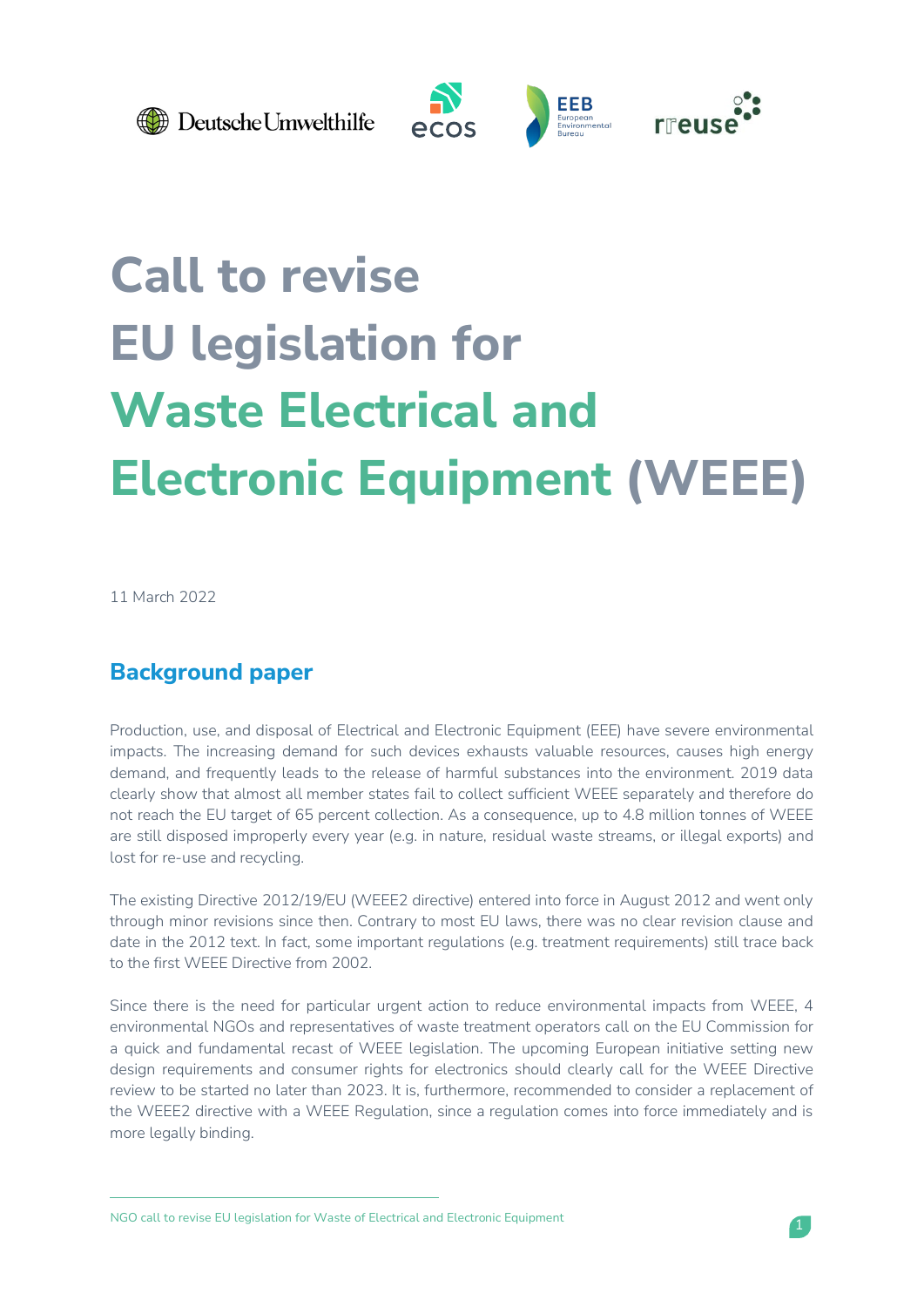In the context of the upcoming review, the European Commission should:

## 1. Promote horizontal design and information requirements.

Ecodesign criteria must be more focused to achieve a fundamental change in the way of dealing with electrical appliances. WEEE Regulation must contain general obligations to design all types of electrical equipment in such a way that spare parts (particularly batteries, displays, lamps and other wearing parts) can be easily removed and replaced and general repairability is enhanced. Furthermore, design for recycling must be promoted and binding recycled content targets for plastics must be integrated into WEEE regulation in order to promote high-quality plastics recycling and reduce the use of fossil-based plastic. A product passport is recommended to enhance consumer information, disclose material contents, and environmental and social performance of products.

# 2. Introduce the right to repair.

A basis for a fundamental 'right to repair' must be introduced into EU legislation and applied also to WEEE. This includes open access to repair information and spare parts for all repair companies as well as consumers. Also, a repair index must be prescribed by law to enable the identification of durable and repairable products by customers.

## 3. Reduce hazardous pollutants and substances hampering circular loops.

Chemicals in electrical equipment must be further restricted. Therefore, it is necessary to align WEEE legislation better with other laws (e.g. Regulation (EU) No 2019/1021 (POP regulation) or Directive 2011/65/EU (RoHS)) and establish more general restrictions (in line with the EU 2020 Chemicals [Strategy](https://ec.europa.eu/environment/pdf/chemicals/2020/10/Strategy.pdf) for Sustainability).

## 4. Promote re-use.

Re-use and/or preparing for re-use targets that are separate from collection and recycling objectives should be set. Article 6 (2) must be revised and make it absolutely clear that reusable products should be collected in a way that safeguards their reusability, for example by making their storage in weatherproof facilities mandatory. The assessment of the reusability of a WEEE item must happen at the earliest stage possible before it is mixed with recyclables. EPR schemes must both finance the improvement of WEEE collection facilities to fit the needs of re-use preparing for re-use operators and participate in the funding of preparing for re-use activities. In line with the waste hierarchy, the financial support for the tonnage collected for preparing for re-use and re-use must be higher than for the tonnage collected for recycling and recycled. European WEEE standards should be revised accordingly so that preparation for re-use is prioritised over recycling (see further details in point 6).

## 5. Reinforce the responsibility of producers to enhance WEEE collection.

Collection of WEEE must be improved significantly since most member states are failing to meet the required collection target and, therefore, impact improper disposal. It is essential to expand the responsibility of producers, including the coverage of the costs of collection of WEEE from household, collecting more systematically WEEE when delivering a new EEE according to the 1 to 1 rule, or even 0 to 1 rule for small devices, ensuring a proper density of collection points and dedicating more efforts to enhancing consumer awareness. All producers should be obligated to join a producer responsibility organisation (PRO), which must ensure comprehensive and nationwide networks for WEEE return. Distributors' return obligations (Article 8 (2) c)) should be specified in such a way that all distributors with a total sales area of more than 100 m<sup>2</sup> are responsible to accept